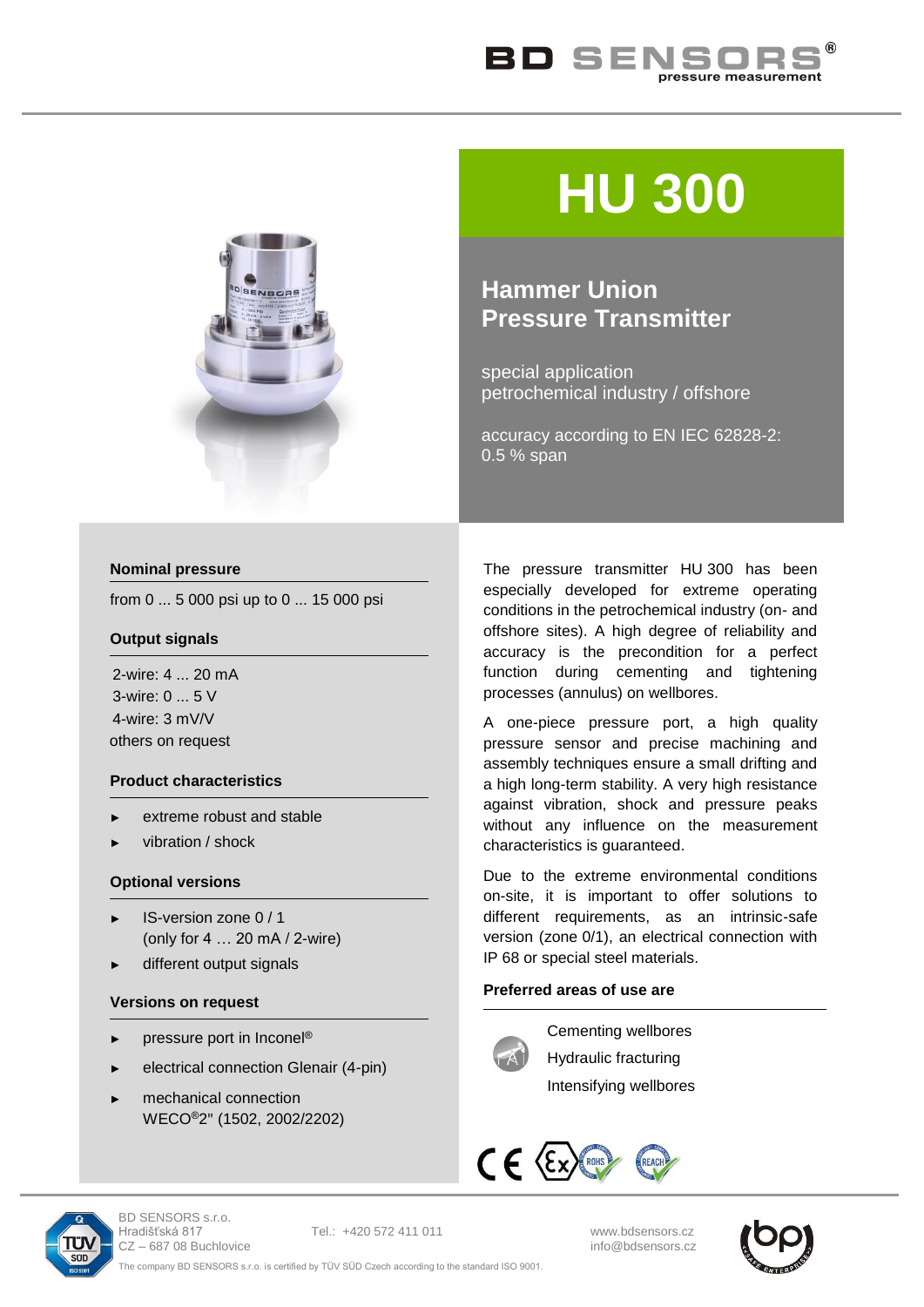| <b>Pressure ranges</b>                                                                                            |       |                                                                                                                                                                |                                                              |                                                                  |        |  |
|-------------------------------------------------------------------------------------------------------------------|-------|----------------------------------------------------------------------------------------------------------------------------------------------------------------|--------------------------------------------------------------|------------------------------------------------------------------|--------|--|
| Nominal pressure                                                                                                  | [psi] | 5 0 0 0                                                                                                                                                        | 6 0 0 0                                                      | 10 000                                                           | 15 000 |  |
| Permissible overpressure                                                                                          | [psi] | 7 500                                                                                                                                                          | 9 0 0 0                                                      | 15 000                                                           | 22 500 |  |
| Burst pressure ≥                                                                                                  | [psi] | 10 000                                                                                                                                                         | 12 000                                                       | 20 000                                                           | 30 000 |  |
|                                                                                                                   |       |                                                                                                                                                                |                                                              |                                                                  |        |  |
| <b>Supply</b>                                                                                                     |       |                                                                                                                                                                |                                                              |                                                                  |        |  |
| Standard                                                                                                          |       | 4  20 mA / $V_s$ = 10  30 $V_{DC}$ <sup>1</sup><br>2-wire:                                                                                                     |                                                              |                                                                  |        |  |
| Ex-protection                                                                                                     |       | 2-wire: $420$ mA / $V_s = 1428$ $V_{DC}$                                                                                                                       |                                                              |                                                                  |        |  |
| In preparation                                                                                                    |       | 3-wire: 0 5 V<br>/ $V_s$ = 14  30 $V_{DC}$                                                                                                                     |                                                              |                                                                  |        |  |
| (only possible with                                                                                               |       | 4-wire: 3 mV/V<br>$/V_s = 6  10 V_{DC}$                                                                                                                        |                                                              |                                                                  |        |  |
| MIL- / Bendix-connector)                                                                                          |       |                                                                                                                                                                |                                                              |                                                                  |        |  |
| <sup>1</sup> valid for temperature from -40  85 °C; for higher temperatures the supply has to be limited          |       |                                                                                                                                                                |                                                              |                                                                  |        |  |
| Performance                                                                                                       |       |                                                                                                                                                                |                                                              |                                                                  |        |  |
| Accuracy                                                                                                          |       | IEC 60770: ≤ ± 0.5 % span                                                                                                                                      |                                                              |                                                                  |        |  |
| Permissible load                                                                                                  |       | current 2-wire: $R_{max} = [(V_S - V_{S,min}) / 0.02 A] \Omega$                                                                                                |                                                              |                                                                  |        |  |
|                                                                                                                   |       | voltage 3-wire: R <sub>min</sub> ≥ 10 kΩ                                                                                                                       |                                                              |                                                                  |        |  |
|                                                                                                                   |       | voltage 4-wire: $R_{min} \ge 100 k\Omega$                                                                                                                      |                                                              |                                                                  |        |  |
| Influence effects                                                                                                 |       | supply:                                                                                                                                                        | 0.05 % span / 10 V                                           |                                                                  |        |  |
|                                                                                                                   |       | load:<br>0.05 % span / $k\Omega$                                                                                                                               |                                                              |                                                                  |        |  |
| Long term stability                                                                                               |       | $\leq \pm 0.5$ % span per 6 months                                                                                                                             |                                                              |                                                                  |        |  |
| Response time<br>$\leq \pm 1.5$ msec                                                                              |       |                                                                                                                                                                |                                                              |                                                                  |        |  |
| Thermal effects (Offset and Span)                                                                                 |       |                                                                                                                                                                |                                                              |                                                                  |        |  |
| Thermal errors                                                                                                    |       | $\leq \pm 2$ % span / 100 K                                                                                                                                    |                                                              | in compensated range -5  60 °C                                   |        |  |
| <b>Permissible temperatures</b>                                                                                   |       |                                                                                                                                                                |                                                              |                                                                  |        |  |
| Permissible temperatures                                                                                          |       | medium / environment:                                                                                                                                          | $-40$ 125 °C                                                 |                                                                  |        |  |
|                                                                                                                   |       | storage:                                                                                                                                                       | $-55$ 125 °C                                                 |                                                                  |        |  |
| <b>Calibration</b>                                                                                                |       |                                                                                                                                                                |                                                              |                                                                  |        |  |
| Calibration signal accuracy                                                                                       |       | $\leq \pm 0.2$ % span                                                                                                                                          |                                                              |                                                                  |        |  |
| Calibration signal                                                                                                |       | 80 % span (16.8 mA)                                                                                                                                            |                                                              |                                                                  |        |  |
| <b>Electrical protection</b>                                                                                      |       |                                                                                                                                                                |                                                              |                                                                  |        |  |
| Short-circuit protection                                                                                          |       | permanent                                                                                                                                                      |                                                              |                                                                  |        |  |
| Reverse polarity protection                                                                                       |       | no damage, but also no function                                                                                                                                |                                                              |                                                                  |        |  |
| Electromagnetic compatibility<br>emission and immunity according to EN 61326                                      |       |                                                                                                                                                                |                                                              |                                                                  |        |  |
| <b>Mechanical stability</b>                                                                                       |       |                                                                                                                                                                |                                                              |                                                                  |        |  |
| Vibration                                                                                                         |       | 20 g, 25 Hz  2 kHz                                                                                                                                             |                                                              | according to DIN EN 60068-2-6                                    |        |  |
|                                                                                                                   |       | 7.5 $g_{RMS}$ , 5 Hz - 1 kHz                                                                                                                                   |                                                              | according to DIN EN 60068-2-64                                   |        |  |
| Shock                                                                                                             |       | 500 g / 1 msec                                                                                                                                                 |                                                              | according to DIN EN 60068-2-27<br>according to DIN EN 60068-2-32 |        |  |
| <b>Free Fall</b>                                                                                                  |       | 1 m (free fall base: steel)                                                                                                                                    |                                                              |                                                                  |        |  |
| <b>Materials</b>                                                                                                  |       |                                                                                                                                                                |                                                              |                                                                  |        |  |
| Pressure port / diaphragm                                                                                         |       | standard:                                                                                                                                                      | stainless steel 1.4548 (316L)                                |                                                                  |        |  |
|                                                                                                                   |       | Inconel X750 <sup>®</sup><br>on request:<br>Inconel X718 <sup>®</sup>                                                                                          |                                                              |                                                                  |        |  |
|                                                                                                                   |       | stainless steel 1.4404 (316L)                                                                                                                                  |                                                              |                                                                  |        |  |
| Housing                                                                                                           |       |                                                                                                                                                                |                                                              |                                                                  |        |  |
| Media wetted parts<br>pressure port                                                                               |       |                                                                                                                                                                |                                                              |                                                                  |        |  |
| Explosion protection (only for 4  20 mA / 2-wire)                                                                 |       |                                                                                                                                                                |                                                              |                                                                  |        |  |
| Approval<br>DX8 HU300                                                                                             |       | IBExU08ATEX1127 X                                                                                                                                              |                                                              |                                                                  |        |  |
|                                                                                                                   |       | zone 0/1: II 1/2 G Ex ia IIC T4 Ga/Gb                                                                                                                          |                                                              |                                                                  |        |  |
| Safety technical maximum val-<br>ues                                                                              |       | $U_i = 28$ V, $I_i = 100$ mA, $P_i = 700$ mW, $C_i = 1$ nF, $L_i = 5$ µH,<br>The supply connections have an inner capacity of max. 27 nF opposite the housing. |                                                              |                                                                  |        |  |
| Permissible temperatures                                                                                          |       |                                                                                                                                                                |                                                              |                                                                  |        |  |
| for medium                                                                                                        |       | $-40$ 70 °C                                                                                                                                                    |                                                              |                                                                  |        |  |
| Permissible temperatures                                                                                          |       | in zone 0: -20  60 °C with $p_{atm}$ 0.8 bar up to 1.1 bar                                                                                                     |                                                              |                                                                  |        |  |
| for environment                                                                                                   |       | in zone 1: -25  70 °C                                                                                                                                          |                                                              |                                                                  |        |  |
| signal line/shield also signal line/signal line: 150 pF/m<br>Connecting cables (by factory)<br>cable capacitance: |       |                                                                                                                                                                |                                                              |                                                                  |        |  |
|                                                                                                                   |       | cable inductance:                                                                                                                                              | signal line/shield also signal line/signal line: $1 \mu H/m$ |                                                                  |        |  |

The manufacturer provides the EU declaration of conformity.

Calibration - All production undergoes output control, which is performed by comparison with standards. The traceability of standards and working gauges is ensured in accordance with Act No. 505/1990, as amended, on metrology.

The manufacturer offers the possibility to supply sensors calibrated in the calibration laboratory of BD SENSORS, accredited according to ČSN EN ISO / IEC 17025: 2018.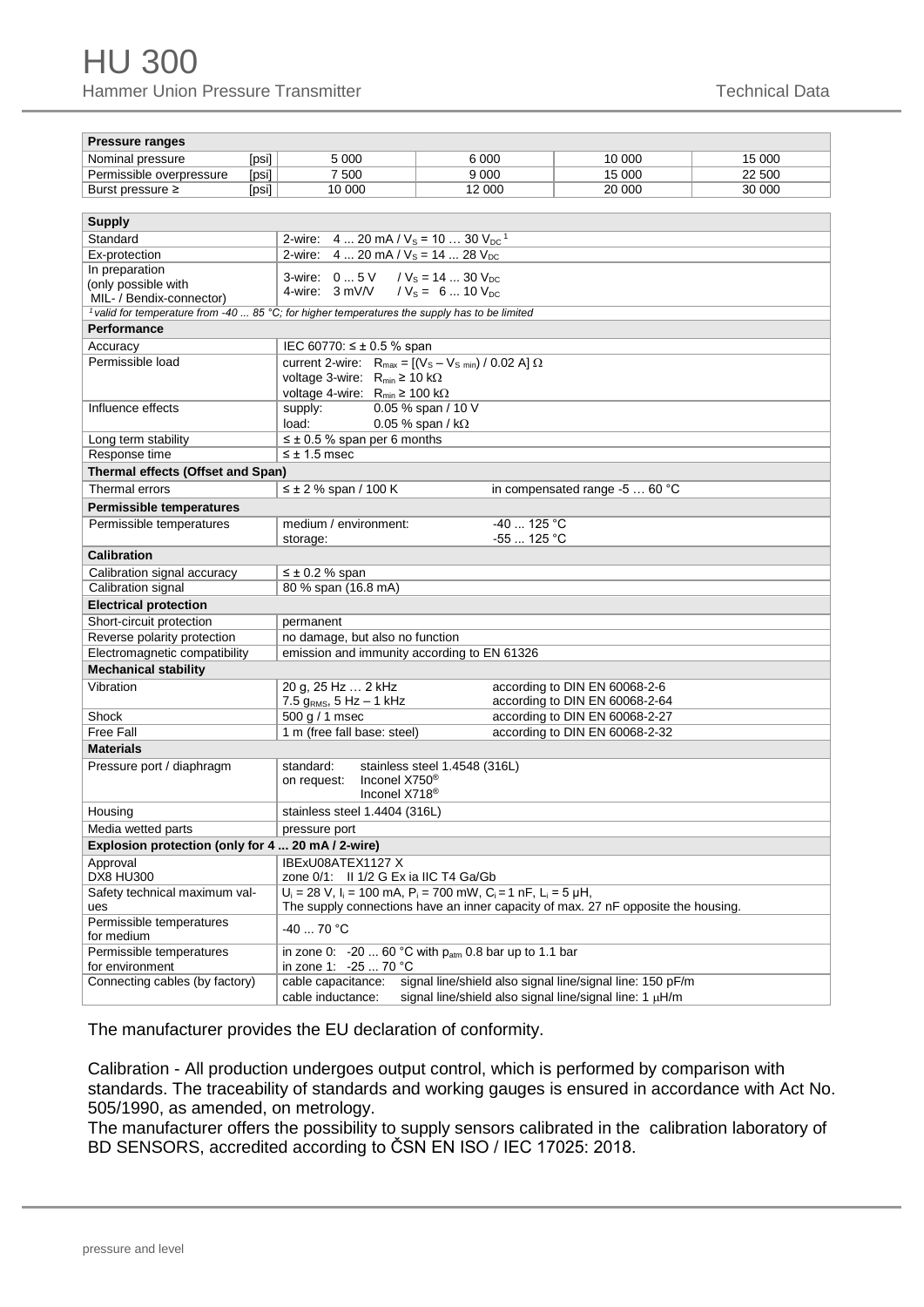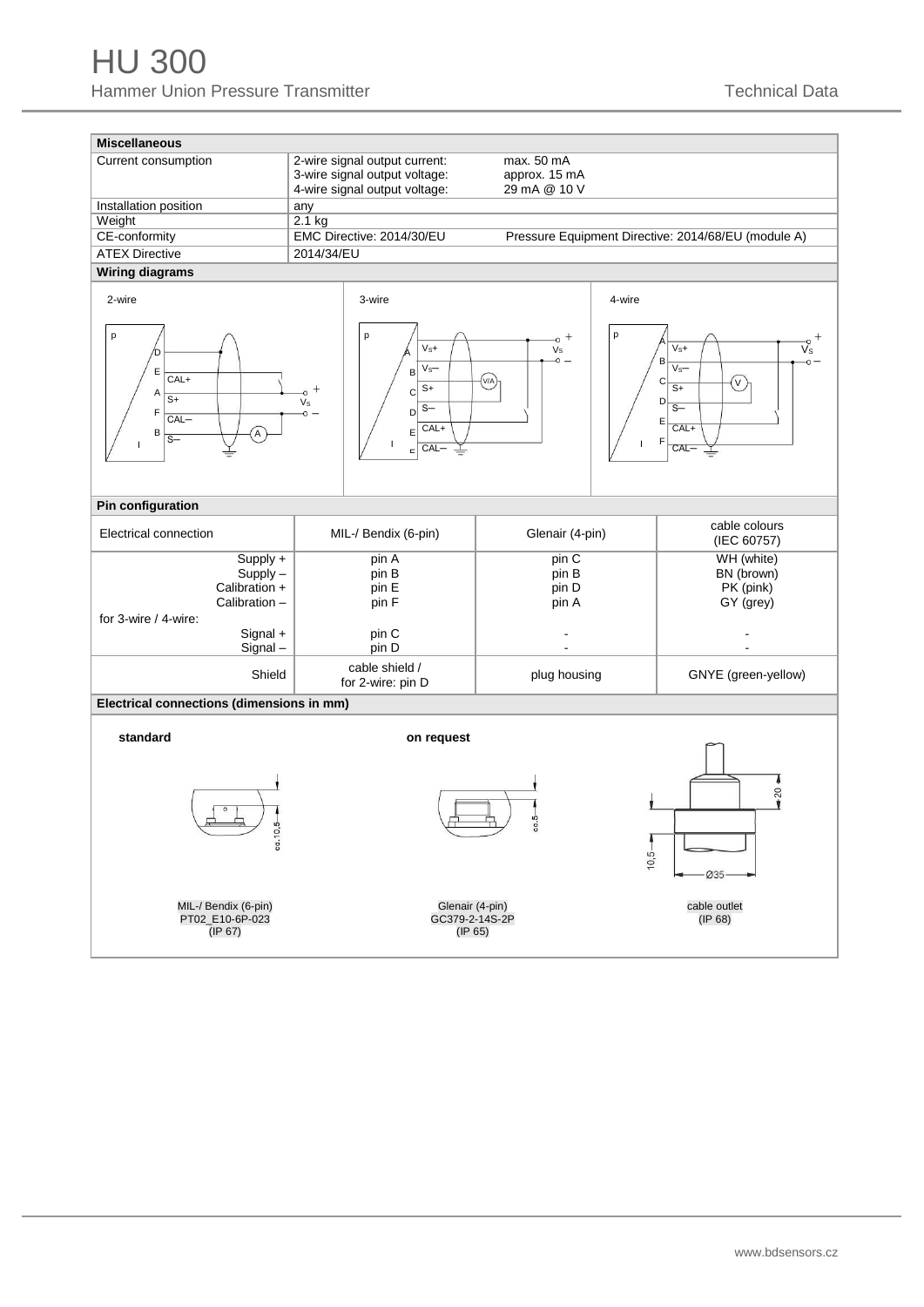

*WECO ® is a registered trade mark of FMC Technologies.*